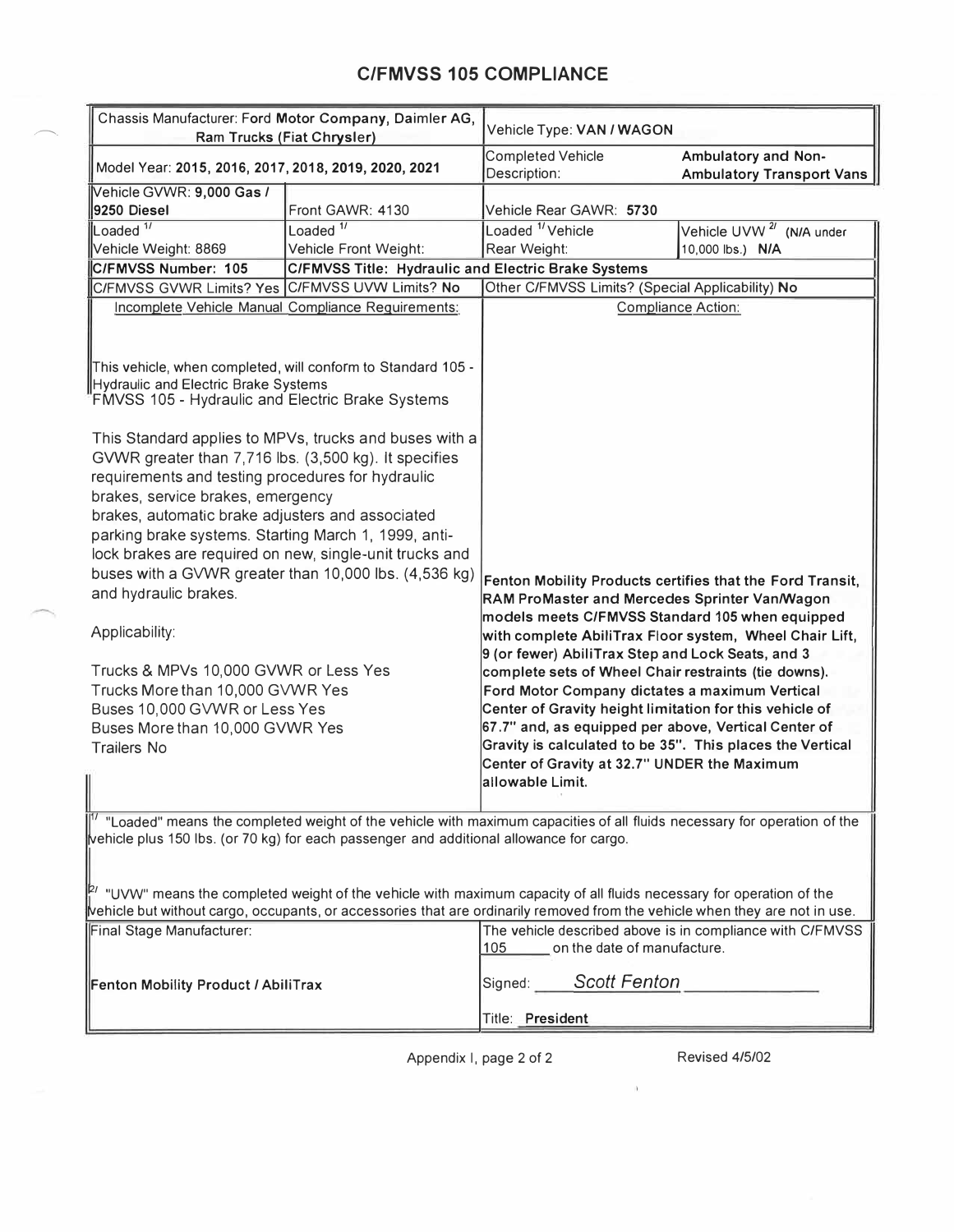# **C/FMVSS 126 COMPLIANCE**

| Chassis Manufacturer: Ford Motor Company, Daimler AG,<br>Ram Trucks (Fiat Chrysler)                                                                                                                                                                                                                                                                                                                                                                                                                                                                                                                                                                                                          |                                                            | Vehicle Type: VAN / WAGON                                                                                                                                                                                                                                                                                                                                                                                                                                                                                                                                                         |                                                           |  |
|----------------------------------------------------------------------------------------------------------------------------------------------------------------------------------------------------------------------------------------------------------------------------------------------------------------------------------------------------------------------------------------------------------------------------------------------------------------------------------------------------------------------------------------------------------------------------------------------------------------------------------------------------------------------------------------------|------------------------------------------------------------|-----------------------------------------------------------------------------------------------------------------------------------------------------------------------------------------------------------------------------------------------------------------------------------------------------------------------------------------------------------------------------------------------------------------------------------------------------------------------------------------------------------------------------------------------------------------------------------|-----------------------------------------------------------|--|
| Model Year: 2015, 2016, 2017, 2018, 2019, 2020, 2021                                                                                                                                                                                                                                                                                                                                                                                                                                                                                                                                                                                                                                         |                                                            | <b>Completed Vehicle</b><br>Description:                                                                                                                                                                                                                                                                                                                                                                                                                                                                                                                                          | Ambulatory and Non-<br><b>Ambulatory Transport Vans</b>   |  |
| Vehicle GVWR: 9,000 Gas /                                                                                                                                                                                                                                                                                                                                                                                                                                                                                                                                                                                                                                                                    |                                                            |                                                                                                                                                                                                                                                                                                                                                                                                                                                                                                                                                                                   |                                                           |  |
| 9250 Diesel                                                                                                                                                                                                                                                                                                                                                                                                                                                                                                                                                                                                                                                                                  | Front GAWR: 4130                                           | Vehicle Rear GAWR: 5730                                                                                                                                                                                                                                                                                                                                                                                                                                                                                                                                                           |                                                           |  |
| Loaded <sup>1/</sup>                                                                                                                                                                                                                                                                                                                                                                                                                                                                                                                                                                                                                                                                         | Loaded $\overline{11}$                                     | Loaded <sup>1</sup> Vehicle                                                                                                                                                                                                                                                                                                                                                                                                                                                                                                                                                       | Vehicle UVW <sup>2/</sup> (N/A under                      |  |
| Vehicle Weight: 8869                                                                                                                                                                                                                                                                                                                                                                                                                                                                                                                                                                                                                                                                         | Vehicle Front Weight:                                      | Rear Weight:                                                                                                                                                                                                                                                                                                                                                                                                                                                                                                                                                                      | 10,000 lbs.) N/A                                          |  |
| C/FMVSS Number: 126                                                                                                                                                                                                                                                                                                                                                                                                                                                                                                                                                                                                                                                                          | <b>C/FMVSS Title: Electronic Stability Control Systems</b> |                                                                                                                                                                                                                                                                                                                                                                                                                                                                                                                                                                                   |                                                           |  |
|                                                                                                                                                                                                                                                                                                                                                                                                                                                                                                                                                                                                                                                                                              | C/FMVSS GVWR Limits? Yes C/FMVSS UVW Limits? No            |                                                                                                                                                                                                                                                                                                                                                                                                                                                                                                                                                                                   | Other C/FMVSS Limits? (Special Applicability) No          |  |
| Incomplete Vehicle Manual Compliance Requirements:                                                                                                                                                                                                                                                                                                                                                                                                                                                                                                                                                                                                                                           |                                                            |                                                                                                                                                                                                                                                                                                                                                                                                                                                                                                                                                                                   | Compliance Action:                                        |  |
| This vehicle, when completed, will conform to Standard 126 -<br><b>Electronic Stability Control Systems</b><br>FMVSS 126 - Electronic Stability Control Systems                                                                                                                                                                                                                                                                                                                                                                                                                                                                                                                              |                                                            |                                                                                                                                                                                                                                                                                                                                                                                                                                                                                                                                                                                   |                                                           |  |
| This Standard applies to passenger cars, multipurpose<br>passenger vehicles, trucks and buses with a GVWR of<br>4,536 kg (10,000 lbs) or less, according to a phase-in<br>schedule that started Sept. 1, 2008, with vehicles<br>manufactured in two or more stages or that are altered<br>(within the meaning of 49 CFR 567.7) which must<br>comply with this standard on or after Sept. 1, 2012. This<br>Standard establishes performance and equipment<br>requirements for electronic stability control (ESC)<br>systems.<br>Applicability:<br>Trucks & MPVs 10,000 GVWR or Less Yes<br>Trucks More than 10,000 GVWR No<br>Buses 10,000 GVWR or Less Yes<br>Buses More than 10,000 GVWR No |                                                            | Fenton Mobility Products certifies that the Ford Transit,<br>RAM ProMaster and Mercedes Sprinter Van/Wagon<br>models meets C/FMVSS Standard 126 when equipped<br>with complete AbiliTrax Floor system, Wheel Chair Lift,<br>9 (or fewer) AbiliTrax Step and Lock Seats, and 3<br>complete sets of Wheel Chair restraints (tie downs).<br>Ford Motor Company dictates a maximum Vertical Center<br>of Gravity height limitation for this vehicle of 37.4" and,<br>as equipped per above, Vertical Center of Gravity is<br>calculated to be 35". This places the Vertical Center of |                                                           |  |
| Trailers No<br>∥                                                                                                                                                                                                                                                                                                                                                                                                                                                                                                                                                                                                                                                                             |                                                            | Gravity at 2.4" UNDER the Maximum allowable Limit.                                                                                                                                                                                                                                                                                                                                                                                                                                                                                                                                |                                                           |  |
| $\mathbb{I}^{\frac{n}{2}}$ "Loaded" means the completed weight of the vehicle with maximum capacities of all fluids necessary for operation of the<br>'vehicle plus 150 lbs. (or 70 kg) for each passenger and additional allowance for cargo.                                                                                                                                                                                                                                                                                                                                                                                                                                               |                                                            |                                                                                                                                                                                                                                                                                                                                                                                                                                                                                                                                                                                   |                                                           |  |
| <sup>[2/</sup> "UVW" means the completed weight of the vehicle with maximum capacity of all fluids necessary for operation of the<br>vehicle but without cargo, occupants, or accessories that are ordinarily removed from the vehicle when they are not in use.<br>Final Stage Manufacturer:                                                                                                                                                                                                                                                                                                                                                                                                |                                                            | on the date of manufacture.<br>126                                                                                                                                                                                                                                                                                                                                                                                                                                                                                                                                                | The vehicle described above is in compliance with C/FMVSS |  |
| Fenton Mobility Product / AbiliTrax                                                                                                                                                                                                                                                                                                                                                                                                                                                                                                                                                                                                                                                          |                                                            | Signed: Scott Fenton                                                                                                                                                                                                                                                                                                                                                                                                                                                                                                                                                              |                                                           |  |
|                                                                                                                                                                                                                                                                                                                                                                                                                                                                                                                                                                                                                                                                                              |                                                            | Title: President                                                                                                                                                                                                                                                                                                                                                                                                                                                                                                                                                                  |                                                           |  |

Appendix I, page 2 of 2 Revised 4/5/02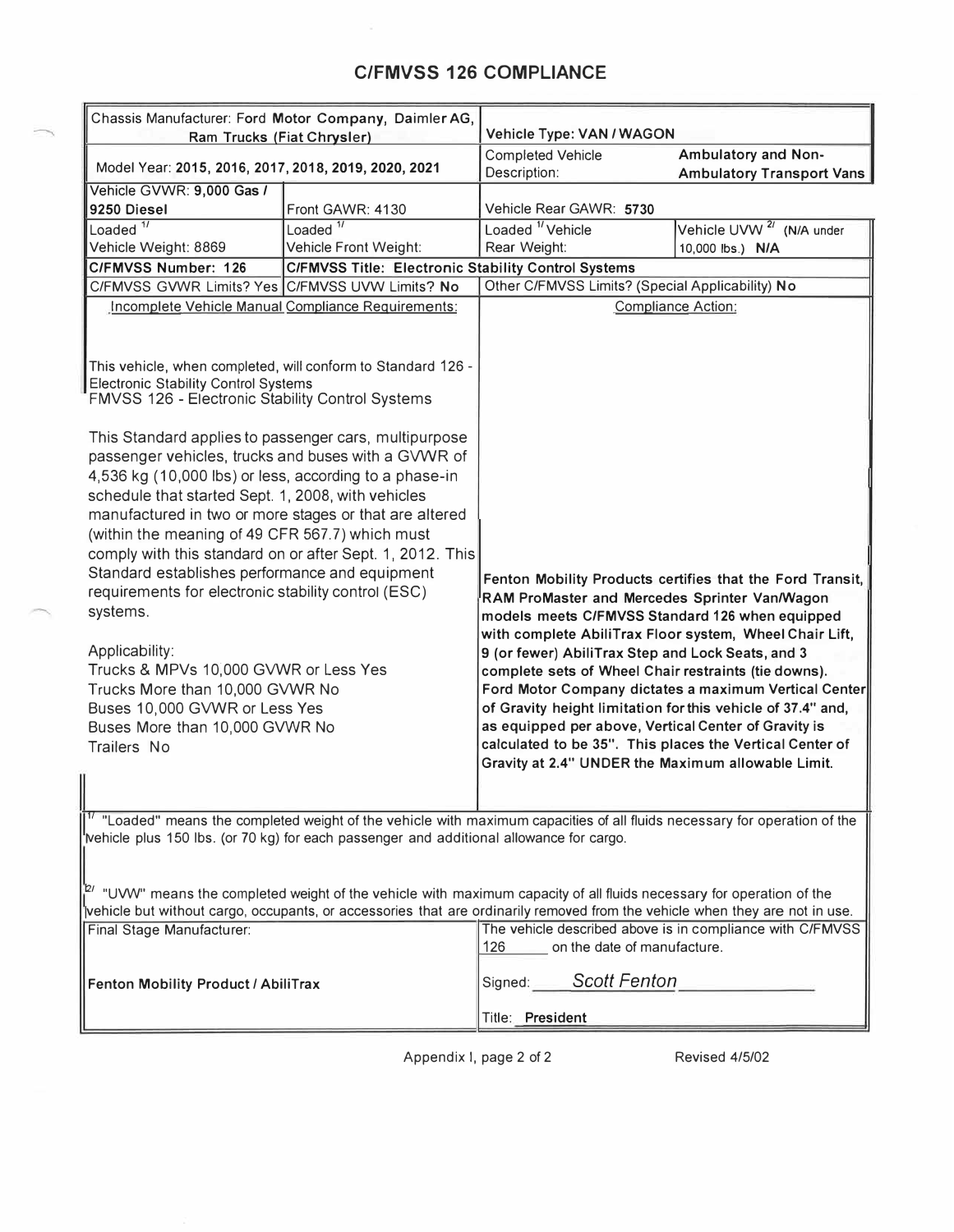## **C/FMVSS 207 COMPLIANCE**

| Chassis Manufacturer: Ford Motor Company, Daimler AG,                                                                                                                                                                                                                               |                                       |                                                                                                                                                                                                                                                                                                                                                                                                                                                    |                                                           |  |
|-------------------------------------------------------------------------------------------------------------------------------------------------------------------------------------------------------------------------------------------------------------------------------------|---------------------------------------|----------------------------------------------------------------------------------------------------------------------------------------------------------------------------------------------------------------------------------------------------------------------------------------------------------------------------------------------------------------------------------------------------------------------------------------------------|-----------------------------------------------------------|--|
| Ram Trucks (Fiat Chrysler)                                                                                                                                                                                                                                                          |                                       | Vehicle Type: VAN / WAGON                                                                                                                                                                                                                                                                                                                                                                                                                          |                                                           |  |
| Model Year: 2015, 2016, 2017, 2018, 2019, 2020, 2021                                                                                                                                                                                                                                |                                       | <b>Completed Vehicle</b><br>Description:                                                                                                                                                                                                                                                                                                                                                                                                           | Ambulatory and Non-<br><b>Ambulatory Transport Vans</b>   |  |
| Vehicle GVWR: ALL                                                                                                                                                                                                                                                                   | Front GAWR: ALL                       | Vehicle Rear GAWR: ALL                                                                                                                                                                                                                                                                                                                                                                                                                             |                                                           |  |
| Loaded $1/$                                                                                                                                                                                                                                                                         | Loaded $\overline{\frac{1}{1}}$       | Loaded <sup>1</sup> /Vehicle                                                                                                                                                                                                                                                                                                                                                                                                                       | Vehicle UVW <sup>2/</sup> (N/A under                      |  |
| Vehicle Weight: NA                                                                                                                                                                                                                                                                  | Vehicle Front Weight: NA              | Rear Weight: NA                                                                                                                                                                                                                                                                                                                                                                                                                                    | 10,000 lbs.) N/A                                          |  |
| C/FMVSS Number: 207                                                                                                                                                                                                                                                                 | <b>C/FMVSS Title: Seating Systems</b> |                                                                                                                                                                                                                                                                                                                                                                                                                                                    |                                                           |  |
| C/FMVSS GVWR Limits? No                                                                                                                                                                                                                                                             | C/FMVSS UVW Limits? No                |                                                                                                                                                                                                                                                                                                                                                                                                                                                    | Other C/FMVSS Limits? (Special Applicability) No          |  |
| Incomplete Vehicle Manual Compliance Requirements:                                                                                                                                                                                                                                  |                                       |                                                                                                                                                                                                                                                                                                                                                                                                                                                    | <b>Compliance Action:</b>                                 |  |
| This vehicle, when completed, will conform to Standard 207,<br>Seating Systems                                                                                                                                                                                                      |                                       |                                                                                                                                                                                                                                                                                                                                                                                                                                                    |                                                           |  |
| This Standard applies to MPVs, trucks and buses. It<br>establishes requirements for seats, their attachment<br>assemblies and their installation. It also specifies<br>minimum forces and torques that seats, except jump-<br>type or side-facing seats, must be able to withstand. |                                       | Fenton Mobility Products certifies that all AbiliTrax<br>Seating (when properly installed in and used in<br>conjunction with a properly installed AbiliTrax Floor<br>System), will meet or exceed all criteria with regard to<br>FMVSS 207 Standards. All testing was performed in<br>accordance with FMVSS established standards by an<br>independent and FMVSS certified test lab. All test results<br>are on record and available upon request. |                                                           |  |
| <b>Applicability:</b>                                                                                                                                                                                                                                                               |                                       |                                                                                                                                                                                                                                                                                                                                                                                                                                                    |                                                           |  |
| <b>Trucks &amp; MPVs 10,000</b><br>Trucks More than 10,000<br>Buses 10,000 GVWR or<br>Buses More than 10,000<br><b>Trailers</b><br><sup>[17]</sup> "Loaded" means the completed weight of the vehicle with maximum capacities of all fluids necessary for operation of the          | Yes<br>Yes<br>Yes<br>Yes<br>No.       |                                                                                                                                                                                                                                                                                                                                                                                                                                                    |                                                           |  |
| vehicle plus 150 lbs. (or 70 kg) for each passenger and additional allowance for cargo.<br>$\mathbb{P}'$ "UVW" means the completed weight of the vehicle with maximum capacity of all fluids necessary for operation of the                                                         |                                       |                                                                                                                                                                                                                                                                                                                                                                                                                                                    |                                                           |  |
| vehicle but without cargo, occupants, or accessories that are ordinarily removed from the vehicle when they are not in use.                                                                                                                                                         |                                       |                                                                                                                                                                                                                                                                                                                                                                                                                                                    |                                                           |  |
| Final Stage Manufacturer:                                                                                                                                                                                                                                                           |                                       | on the date of manufacture.<br>207                                                                                                                                                                                                                                                                                                                                                                                                                 | The vehicle described above is in compliance with C/FMVSS |  |
| <b>Fenton Mobility Product / AbiliTrax</b>                                                                                                                                                                                                                                          |                                       | Signed: Scott Fenton                                                                                                                                                                                                                                                                                                                                                                                                                               |                                                           |  |
|                                                                                                                                                                                                                                                                                     |                                       | Title: President                                                                                                                                                                                                                                                                                                                                                                                                                                   |                                                           |  |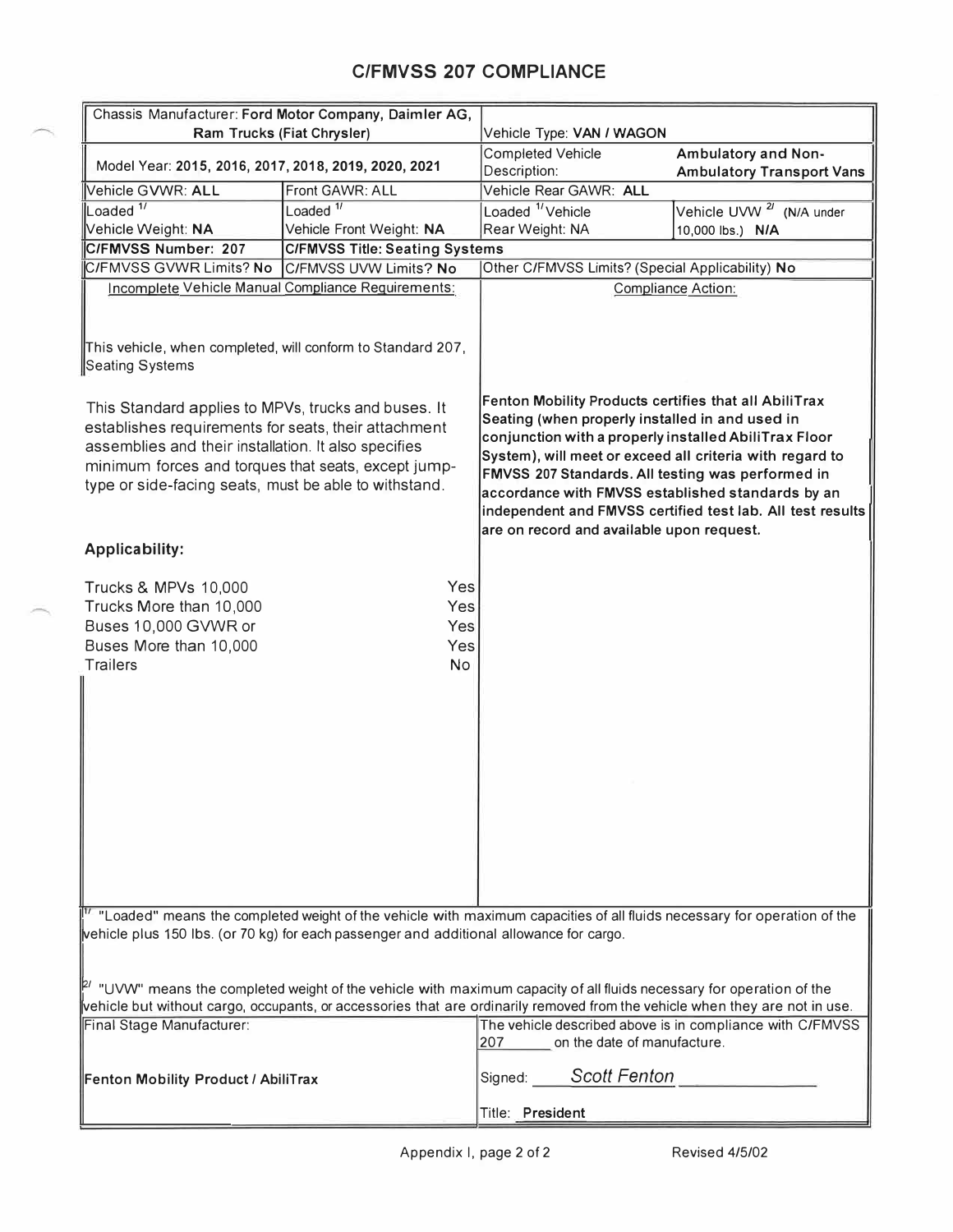# **C/FMVSS 210 COMPLIANCE**

| Chassis Manufacturer: Ford Motor Company, Daimler AG,<br>Ram Trucks (Fiat Chrysler)                                                                                                                                                                                                                                                                                                                                                                                                                                                                                                                                                                                                                                                                                                                      |                                                   | Vehicle Type: VAN / WAGON                                                                                                                                                                                                                                                                                                                                                                                                                          |                                                           |
|----------------------------------------------------------------------------------------------------------------------------------------------------------------------------------------------------------------------------------------------------------------------------------------------------------------------------------------------------------------------------------------------------------------------------------------------------------------------------------------------------------------------------------------------------------------------------------------------------------------------------------------------------------------------------------------------------------------------------------------------------------------------------------------------------------|---------------------------------------------------|----------------------------------------------------------------------------------------------------------------------------------------------------------------------------------------------------------------------------------------------------------------------------------------------------------------------------------------------------------------------------------------------------------------------------------------------------|-----------------------------------------------------------|
|                                                                                                                                                                                                                                                                                                                                                                                                                                                                                                                                                                                                                                                                                                                                                                                                          |                                                   | <b>Completed Vehicle</b>                                                                                                                                                                                                                                                                                                                                                                                                                           | <b>Ambulatory and Non-</b>                                |
| Model Year: 2015, 2016, 2017, 2018, 2019, 2020, 2021                                                                                                                                                                                                                                                                                                                                                                                                                                                                                                                                                                                                                                                                                                                                                     |                                                   | Description:                                                                                                                                                                                                                                                                                                                                                                                                                                       | <b>Ambulatory Transport Vans</b>                          |
| Vehicle GVWR: ALL                                                                                                                                                                                                                                                                                                                                                                                                                                                                                                                                                                                                                                                                                                                                                                                        | Front GAWR: ALL                                   | Vehicle Rear GAWR: ALL                                                                                                                                                                                                                                                                                                                                                                                                                             |                                                           |
| Loaded $\frac{1}{1}$                                                                                                                                                                                                                                                                                                                                                                                                                                                                                                                                                                                                                                                                                                                                                                                     | Loaded $\frac{1}{1}$                              | Loaded <sup>1</sup> /Vehicle                                                                                                                                                                                                                                                                                                                                                                                                                       | Vehicle UVW <sup>2/</sup> (N/A under                      |
| Vehicle Weight: NA                                                                                                                                                                                                                                                                                                                                                                                                                                                                                                                                                                                                                                                                                                                                                                                       | Vehicle Front Weight: NA                          | Rear Weight: NA                                                                                                                                                                                                                                                                                                                                                                                                                                    | 10,000 lbs.) N/A                                          |
| C/FMVSS Number: 210                                                                                                                                                                                                                                                                                                                                                                                                                                                                                                                                                                                                                                                                                                                                                                                      | <b>C/FMVSS Title: Seat Belt Assembly Ancorage</b> |                                                                                                                                                                                                                                                                                                                                                                                                                                                    |                                                           |
| C/FMVSS GVWR Limits? No<br>C/FMVSS UVW Limits? No                                                                                                                                                                                                                                                                                                                                                                                                                                                                                                                                                                                                                                                                                                                                                        |                                                   | Other C/FMVSS Limits? (Special Applicability) No                                                                                                                                                                                                                                                                                                                                                                                                   |                                                           |
| Incomplete Vehicle Manual Compliance Requirements:<br>This vehicle, when completed, will conform to Standard 210,<br>Seat Belt Assembly Anchorages                                                                                                                                                                                                                                                                                                                                                                                                                                                                                                                                                                                                                                                       |                                                   |                                                                                                                                                                                                                                                                                                                                                                                                                                                    | <b>Compliance Action:</b>                                 |
| FMVSS 210 establishes requirements for seat belt<br>assembly anchorages to insure their proper location for<br>effective occupant restraint and to reduce the likelihood<br>of their failure. The standard applies to passenger cars,<br>multipurpose passenger vehicles (MPVs), trucks and<br>buses.<br>Seat belt anchorages for a Type 2 seat belt assembly<br>(combination lap and shoulder belts) shall be installed<br>for each forward-facing outboard designated seating<br>position (DSP) in passenger cars and for each DSP for<br>which a Type 2 seat belt assembly is required by<br>FMVSS 208 in vehicles other than passenger cars.<br>Seat belt anchorages for a Type 1 (lap belt) or a Type 2<br>seat belt assembly shall be installed for each DSP,<br>except a passenger seat in a bus. |                                                   | Fenton Mobility Products certifies that all AbiliTrax<br>Seating (when properly installed in and used in<br>conjunction with a properly installed AbiliTrax Floor<br>System), will meet or exceed all criteria with regard to<br>FMVSS 210 Standards. All testing was performed in<br>accordance with FMVSS established standards by an<br>independent and FMVSS certified test lab. All test results<br>are on record and available upon request. |                                                           |
| <sup>[17</sup> "Loaded" means the completed weight of the vehicle with maximum capacities of all fluids necessary for operation of the                                                                                                                                                                                                                                                                                                                                                                                                                                                                                                                                                                                                                                                                   |                                                   |                                                                                                                                                                                                                                                                                                                                                                                                                                                    |                                                           |
| $\omega$ wehicle plus 150 lbs. (or 70 kg) for each passenger and additional allowance for cargo.<br>$\vert\!\vert^{p}$ "UVW" means the completed weight of the vehicle with maximum capacity of all fluids necessary for operation of the                                                                                                                                                                                                                                                                                                                                                                                                                                                                                                                                                                |                                                   |                                                                                                                                                                                                                                                                                                                                                                                                                                                    |                                                           |
| vehicle but without cargo, occupants, or accessories that are ordinarily removed from the vehicle when they are not in use.                                                                                                                                                                                                                                                                                                                                                                                                                                                                                                                                                                                                                                                                              |                                                   |                                                                                                                                                                                                                                                                                                                                                                                                                                                    |                                                           |
| Final Stage Manufacturer:                                                                                                                                                                                                                                                                                                                                                                                                                                                                                                                                                                                                                                                                                                                                                                                |                                                   | on the date of manufacture.<br>210                                                                                                                                                                                                                                                                                                                                                                                                                 | The vehicle described above is in compliance with C/FMVSS |
| Fenton Mobility Product / AbiliTrax                                                                                                                                                                                                                                                                                                                                                                                                                                                                                                                                                                                                                                                                                                                                                                      |                                                   | Signed: Scott Fenton                                                                                                                                                                                                                                                                                                                                                                                                                               |                                                           |
|                                                                                                                                                                                                                                                                                                                                                                                                                                                                                                                                                                                                                                                                                                                                                                                                          |                                                   | Title: President                                                                                                                                                                                                                                                                                                                                                                                                                                   |                                                           |

Appendix I, page 2 of 2 Revised 4/5/02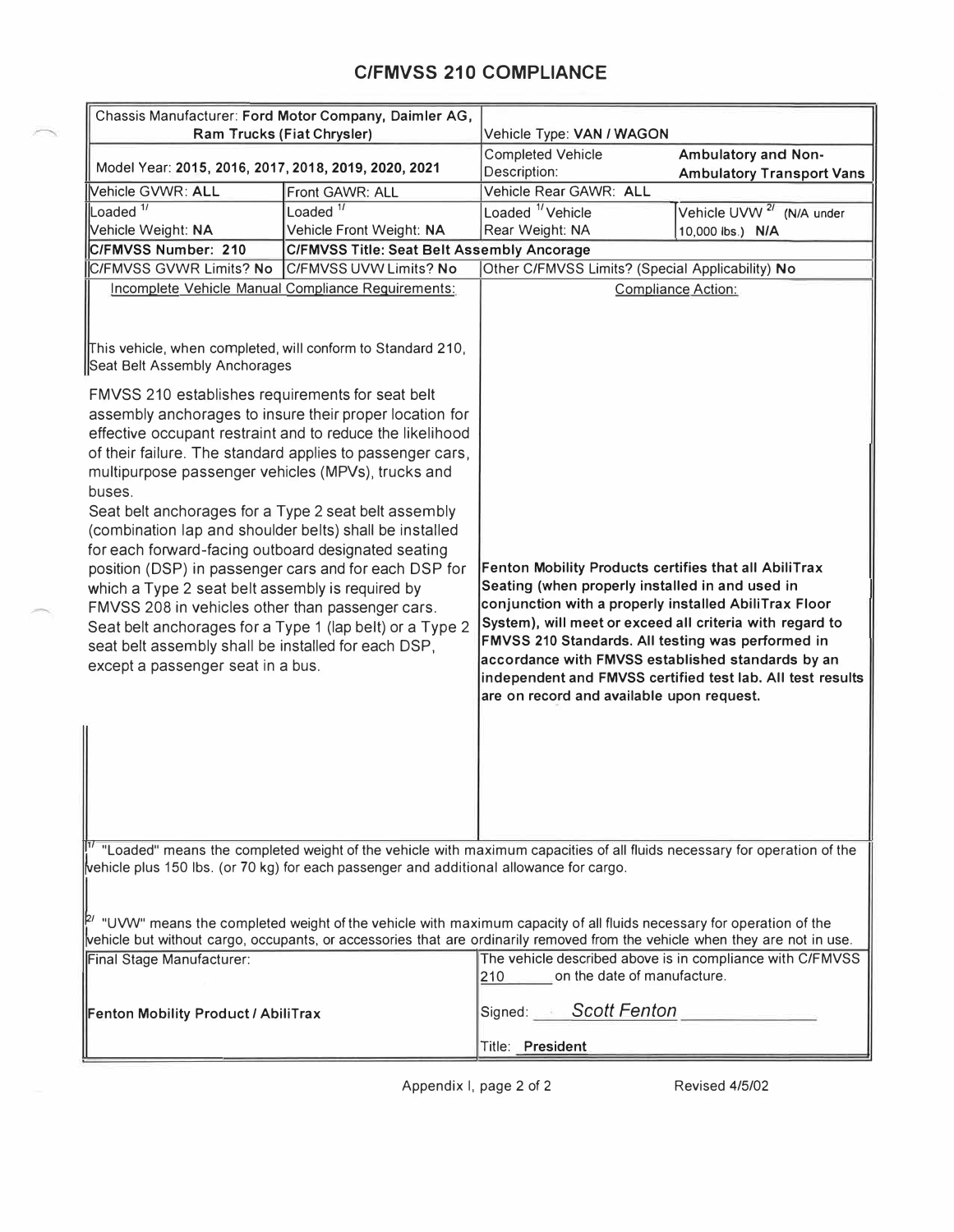# **C/FMVSS 225 COMPLIANCE**

| Chassis Manufacturer: Ford Motor Company, Daimler AG,<br>Ram Trucks (Fiat Chrysler)                                                                                                                                                                                                                                                                                                                                                                                                                                                                                                                                                                                                                                                                                                                                                                                                                                                                 |                                                                                                                         | Vehicle Type: VAN / WAGON                                                                                                                                                                                                                                                                                                                                                                                                                                                                                                    |                                                           |
|-----------------------------------------------------------------------------------------------------------------------------------------------------------------------------------------------------------------------------------------------------------------------------------------------------------------------------------------------------------------------------------------------------------------------------------------------------------------------------------------------------------------------------------------------------------------------------------------------------------------------------------------------------------------------------------------------------------------------------------------------------------------------------------------------------------------------------------------------------------------------------------------------------------------------------------------------------|-------------------------------------------------------------------------------------------------------------------------|------------------------------------------------------------------------------------------------------------------------------------------------------------------------------------------------------------------------------------------------------------------------------------------------------------------------------------------------------------------------------------------------------------------------------------------------------------------------------------------------------------------------------|-----------------------------------------------------------|
|                                                                                                                                                                                                                                                                                                                                                                                                                                                                                                                                                                                                                                                                                                                                                                                                                                                                                                                                                     |                                                                                                                         | <b>Completed Vehicle</b>                                                                                                                                                                                                                                                                                                                                                                                                                                                                                                     | Ambulatory and Non-                                       |
| Model Year: 2015, 2016, 2017, 2018, 2019, 2020, 2021                                                                                                                                                                                                                                                                                                                                                                                                                                                                                                                                                                                                                                                                                                                                                                                                                                                                                                |                                                                                                                         | Description:                                                                                                                                                                                                                                                                                                                                                                                                                                                                                                                 | <b>Ambulatory Transport Vans</b>                          |
| Vehicle GVWR: ALL                                                                                                                                                                                                                                                                                                                                                                                                                                                                                                                                                                                                                                                                                                                                                                                                                                                                                                                                   | Front GAWR: ALL                                                                                                         | Vehicle Rear GAWR: ALL                                                                                                                                                                                                                                                                                                                                                                                                                                                                                                       |                                                           |
| $L$ oaded $^{\prime\prime}$                                                                                                                                                                                                                                                                                                                                                                                                                                                                                                                                                                                                                                                                                                                                                                                                                                                                                                                         | Loaded $\frac{1}{1}$                                                                                                    | Loaded <sup>1</sup> /Vehicle                                                                                                                                                                                                                                                                                                                                                                                                                                                                                                 | Vehicle UVW <sup>2/</sup> (N/A under                      |
| Vehicle Weight: NA                                                                                                                                                                                                                                                                                                                                                                                                                                                                                                                                                                                                                                                                                                                                                                                                                                                                                                                                  | Vehicle Front Weight: NA                                                                                                | Rear Weight: NA                                                                                                                                                                                                                                                                                                                                                                                                                                                                                                              | 10,000 lbs.) N/A                                          |
| C/FMVSS Number: 225                                                                                                                                                                                                                                                                                                                                                                                                                                                                                                                                                                                                                                                                                                                                                                                                                                                                                                                                 | C/FMVSS Title: Child Restraint Anchorage Systems                                                                        |                                                                                                                                                                                                                                                                                                                                                                                                                                                                                                                              |                                                           |
| C/FMVSS GVWR Limits? No                                                                                                                                                                                                                                                                                                                                                                                                                                                                                                                                                                                                                                                                                                                                                                                                                                                                                                                             | C/FMVSS UVW Limits? No                                                                                                  | Other C/FMVSS Limits? (Special Applicability) No                                                                                                                                                                                                                                                                                                                                                                                                                                                                             |                                                           |
| Incomplete Vehicle Manual Compliance Requirements:                                                                                                                                                                                                                                                                                                                                                                                                                                                                                                                                                                                                                                                                                                                                                                                                                                                                                                  |                                                                                                                         |                                                                                                                                                                                                                                                                                                                                                                                                                                                                                                                              | Compliance Action:                                        |
| This vehicle, when completed, will conform to Standard 225<br>Child Restraint Anchorage System                                                                                                                                                                                                                                                                                                                                                                                                                                                                                                                                                                                                                                                                                                                                                                                                                                                      |                                                                                                                         |                                                                                                                                                                                                                                                                                                                                                                                                                                                                                                                              |                                                           |
| FMVSS No. 225, Child Restraint Anchorage Systems,<br>establishes strength, location and accessibility<br>requirements for lower anchor bars and top tether<br>anchors used for securing a child restraint in a motor<br>vehicle. The purpose of the standard is to reduce the<br>likelihood of the anchorage systems' failure, and to<br>increase the likelihood that child restraints are properly<br>secured and thus more fully achieve their potential<br>effectiveness in motor vehicles. The standard applies to<br>passenger cars, multi-purposed passenger vehicles<br>(MPV), and trucks with gross vehicle weight rating<br>(GVWR) of 3,855 kg (8,500 lbs) or less and to buses<br>(including school buses and multi-function school<br>activity buses) with GVWR of 4,536 kg (10,000 lbs) or<br>less. This standard does not apply to walk-in van-type<br>vehicles, U. S. Postal Service vehicles, shuttle buses,<br>and funeral coaches. |                                                                                                                         | Fenton Mobility Products certifies that all AbiliTrax<br>Seating which is equipped with a factory installed CRS<br>(Child Restraint System), when properly installed in and<br>used in conjunction with a properly installed AbiliTrax<br>Floor System, will meet or exceed all criteria with regard<br>to FMVSS 225 Standards. All testing was performed in<br>accordance with FMVSS established standards by an<br>independent and FMVSS certified test lab. All test results<br>are on record and available upon request. |                                                           |
| vehicle plus 150 lbs. (or 70 kg) for each passenger and additional allowance for cargo.                                                                                                                                                                                                                                                                                                                                                                                                                                                                                                                                                                                                                                                                                                                                                                                                                                                             | "Loaded" means the completed weight of the vehicle with maximum capacities of all fluids necessary for operation of the |                                                                                                                                                                                                                                                                                                                                                                                                                                                                                                                              |                                                           |
| $\vert P'$ "UVW" means the completed weight of the vehicle with maximum capacity of all fluids necessary for operation of the<br>vehicle but without cargo, occupants, or accessories that are ordinarily removed from the vehicle when they are not in use.                                                                                                                                                                                                                                                                                                                                                                                                                                                                                                                                                                                                                                                                                        |                                                                                                                         |                                                                                                                                                                                                                                                                                                                                                                                                                                                                                                                              |                                                           |
| Final Stage Manufacturer:                                                                                                                                                                                                                                                                                                                                                                                                                                                                                                                                                                                                                                                                                                                                                                                                                                                                                                                           |                                                                                                                         | 225.<br>on the date of manufacture.                                                                                                                                                                                                                                                                                                                                                                                                                                                                                          | The vehicle described above is in compliance with C/FMVSS |
| Fenton Mobility Product / AbiliTrax                                                                                                                                                                                                                                                                                                                                                                                                                                                                                                                                                                                                                                                                                                                                                                                                                                                                                                                 |                                                                                                                         | Signed: Scott Fenton                                                                                                                                                                                                                                                                                                                                                                                                                                                                                                         |                                                           |
|                                                                                                                                                                                                                                                                                                                                                                                                                                                                                                                                                                                                                                                                                                                                                                                                                                                                                                                                                     |                                                                                                                         | Title: President                                                                                                                                                                                                                                                                                                                                                                                                                                                                                                             |                                                           |